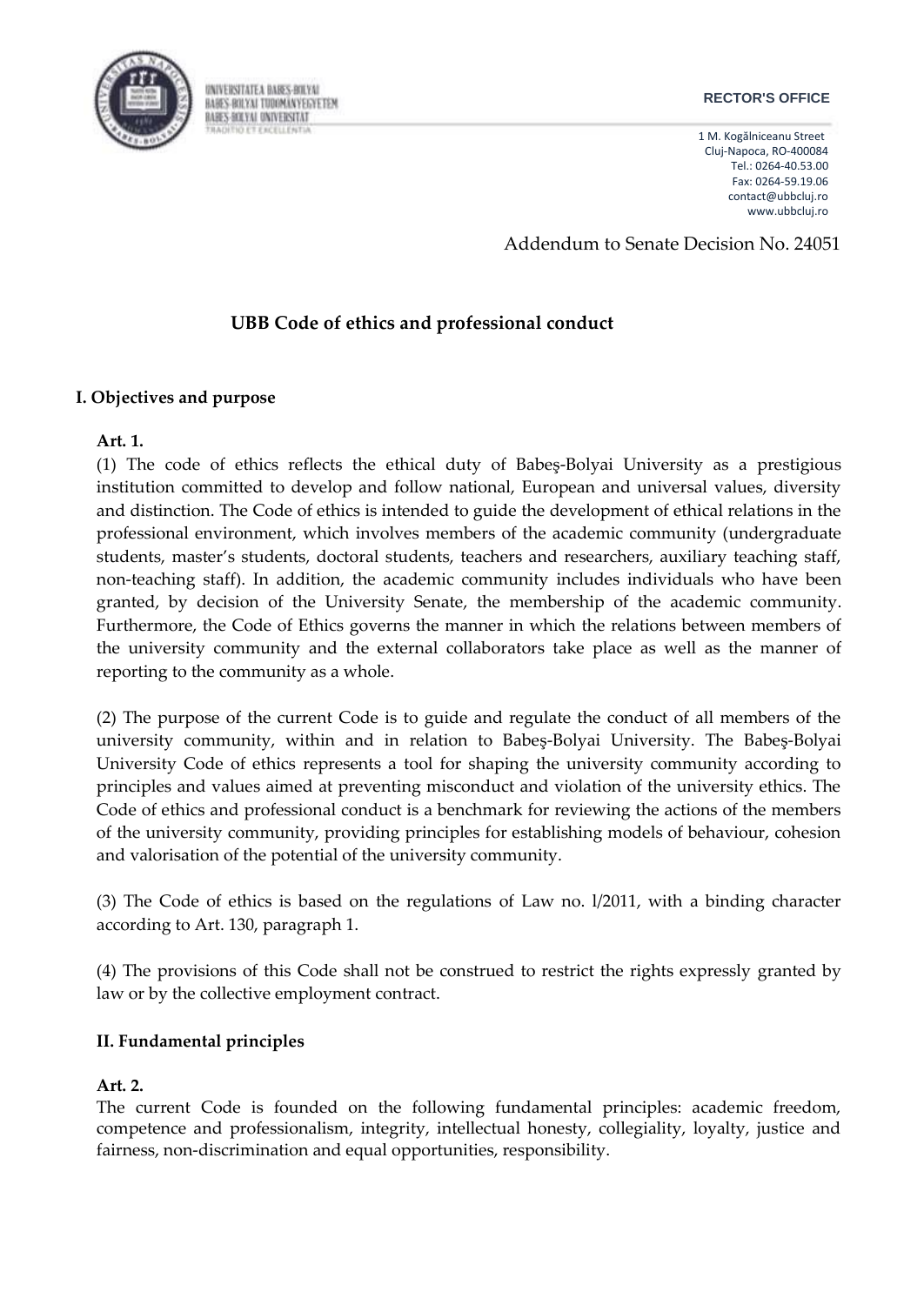

#### **RECTOR'S OFFICE**

1 M. Kogălniceanu Street Cluj-Napoca, RO-400084 Tel.: 0264-40.53.00 Fax: 0264-59.19.06 [contact@ubbcluj.ro](mailto:contact@ubbcluj.ro) [www.ubbcluj.ro](http://www.ubbcluj.ro/)

## *Academic and research freedom*

#### **Art. 3.**

(1) Academic freedom refers to the right of every member of the academic community to freely express their scientific and professional views in courses, seminars, conferences, debates and also in their publications or lectures.

(2) Freedom of research is a prerequisite for successfully undertaking the research activity and advancing the frontiers of scientific knowledge for the benefit of humanity.

Freedom of research is based on freedom of thought and expression, while at the same time implying the right of the researcher to identify and choose problem-solving methods according to recognized ethical principles and practices. The limits of freedom of research are conditional on the limits of the fundamental freedoms on which it is based, but also on the specifics of the activity (including supervision/ guidance/ management), or operational constraints (level of budgetary resources, infrastructure, etc.) according to recognized ethical principles and practices.

#### **Art. 4.**

Academic freedom allows any member of the academic community to freely express, within and outside the University, their opinions based on their professional competence without being subject to any censorship. Critical thinking, intellectual partnership and cooperation are encouraged regardless of political opinions or religious beliefs.

## **Art. 5.**

Academic freedom also means that the academic freedom of another will be respected in all its aspects.

## **Art. 6.**

Academic freedom does not mean and the academic environment does not approve of:

a) political propaganda taking place within the University or in relation to the actions of the University or using its infrastructure;

b) religious proselytism;

c) promoting extremist, racist or xenophobic doctrines or ideas;

d) defamation of the University by members of the university community;

e) personal attacks or defamatory allegations against other members of the university community.

## *Competence and professionalism*

#### **Art. 7.**

(1) The university is committed to cultivating an environment conducive to competence and competitiveness. Professionalism is a central ethical value. Babeş-Bolyai University supports the development of high standard academic programmes in order to enhance the evolution of knowledge, to train top specialists and to the improve the research prestige.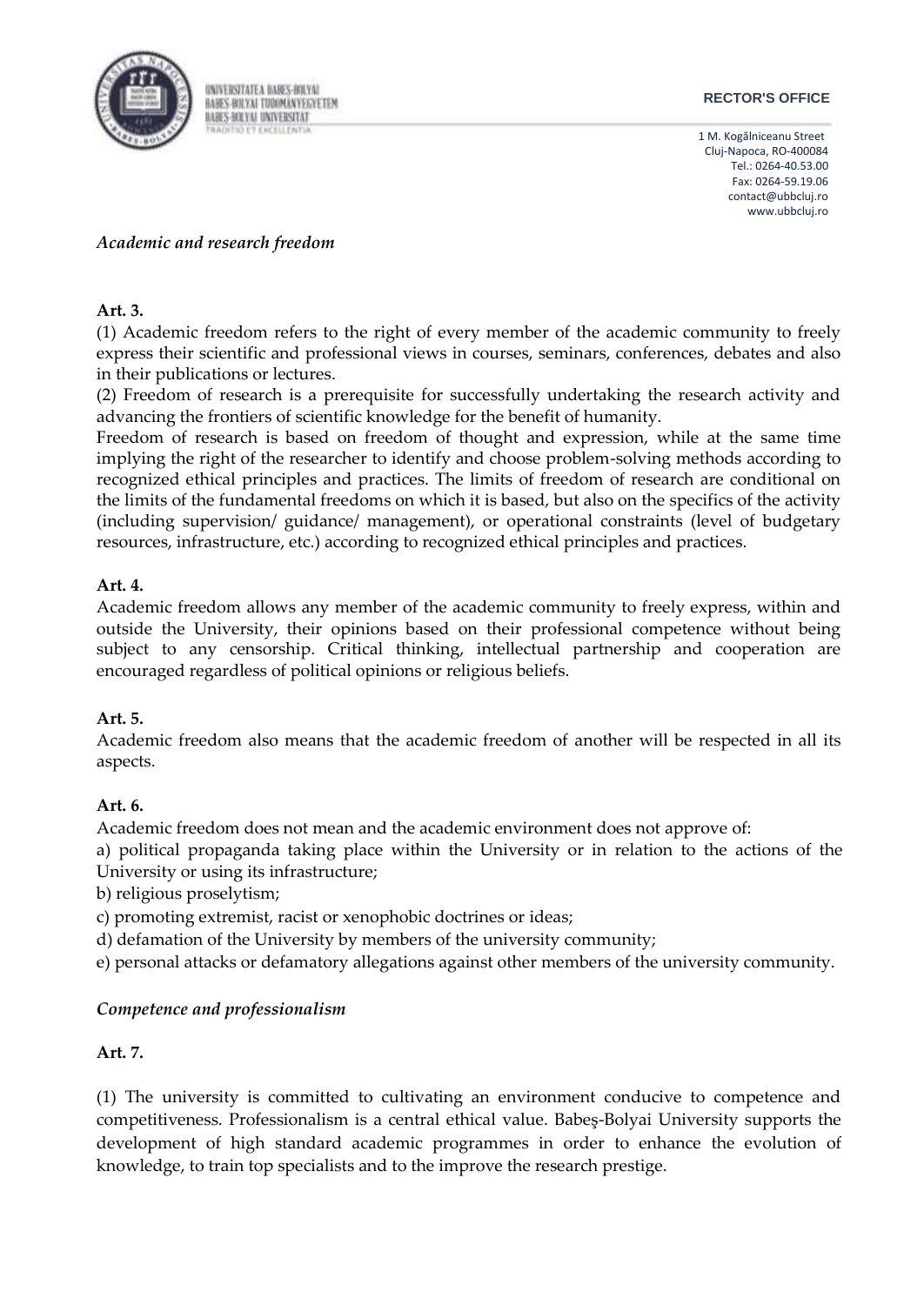

#### **RECTOR'S OFFICE**

1 M. Kogălniceanu Street Cluj-Napoca, RO-400084 Tel.: 0264-40.53.00 Fax: 0264-59.19.06 [contact@ubbcluj.ro](mailto:contact@ubbcluj.ro) [www.ubbcluj.ro](http://www.ubbcluj.ro/)

(2) The University supports and rewards scientific, professional, pedagogical, managerial, and administrative excellence, collegial solidarity and competitive loyalty, acknowledges and rewards the professionalism of teachers and researchers who are dedicated to their profession and field of activity, while assuming the moral duty to contributing to the best possible training of students.

# **Art. 8.**

Every member of the university community is responsible for the quality of the educational process.

# **Art. 9.**

Every teacher should master the subject they teach in detail, ensuring that the entire content of the course is updated, and representative and at an adequate standard in regards to the position of the subject in the curriculum.

# **Art. 10.**

Disagreements of a scientific nature between teachers should not interfere with the students' training and achievements.

## **Art. 11.**

Every teacher is required to pay special attention to the preparation and delivery of the lectures according to the scheduled hours, to the development, preparation or provision of teaching materials and resources in order to allow students to prepare for courses, seminars or laboratories, to hold office hours as scheduled, to supervise and provide guidance for the students' written papers (projects, bachelor's or master's degree theses), to grade and communicate results within the prescribed time frame.

## **Art. 12.**

(1) From a pedagogical point of view, competence refers to the ability of selecting the most adequate methods for approaching each topic in the syllabus, communicating the objectives of the course, selecting assessment methods in accordance with these objectives. Teaching strategies must be adapted to the course requirements as well as to the specific learning needs of the students.

(2) In terms of research activity, competence implies that responsible researchers will make sure that their activity is relevant to society and that it does not repeat or replicate a research carried out previously, elsewhere. By way of exception, replicating previous research is accepted if it can produce new results.

(3) Should research activity be delegated, researchers must ensure that the person to whom it is assigned to has the necessary skills, experience and knowledge to execute.

## **Art. 13.**

The following acts constitute breaches of the principle of competence and professionalism: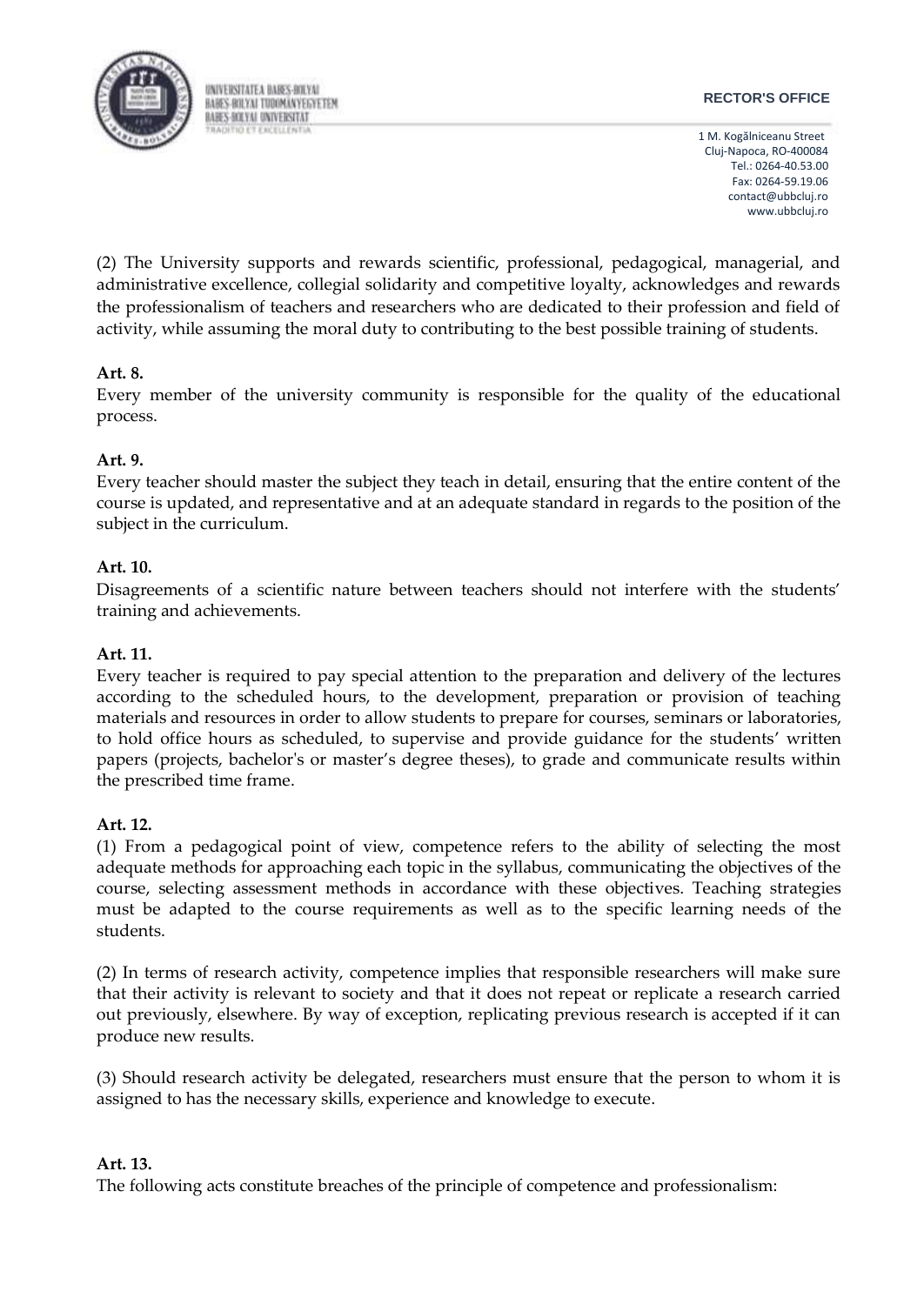

#### **RECTOR'S OFFICE**

1 M. Kogălniceanu Street Cluj-Napoca, RO-400084 Tel.: 0264-40.53.00 Fax: 0264-59.19.06 [contact@ubbcluj.ro](mailto:contact@ubbcluj.ro) [www.ubbcluj.ro](http://www.ubbcluj.ro/)

a) entrusting courses, seminars or laboratory projects to people who are not adequately trained;

b) spending a major part of the time allocated for the course or seminar with discussions that are not related to its topic;

c) intentionally misinterpreting the results of a research to substantiate a theory that the person supports;

d) negative attitude towards colleagues and their achievements in their own teaching activities;

e) requiring students to adopt the exclusive viewpoint of the teacher or to refuse to debate and discuss, based on arguments, other points of view expressed on the same topic;

f) addressing part of a fundamental course by a teacher, respectively addressing only the issues that interest them personally;

g) choosing assessment methods which are inconsistent with the objectives of the course;

h) not complying with the obligations stipulated in Articles 8-12.

# *Integrity*

# **Art. 14.**

The integrity of the members of the university community is essential for the development in optimal conditions of the didactic and research activity. Every member of the academic community must avoid any situations that are likely to give rise to doubts as to their integrity, primarily conflicts of interest.

## **Art. 15.**

A conflict of interest may occur when the personal interests of a member of the academic community (faculty member, student, member of the administrative staff) interferes with the obligations deriving from their position, or are likely to affect the independence and impartiality required for the fulfilment of these obligations.

## **Art. 16.**

In the *teacher-student relationship*, the following constitute a breach of the obligation to act with integrity:

a) seeking or accepting favours of any kind, including sexual favours;

b) requesting or accepting gifts or other material benefits;

c) lending or borrowing money among teacher and students;

d) teacher's providing paid services to a student, their spouse or a relative up to the third degree;

e) student's providing paid or unpaid services to a teacher, their spouse or a relative up to the third degree;

f) receiving special favours from a student or their relatives up to the third degree.

# **Art. 17.**

The assessment by a teacher of a person who is their spouse, a relative up to the third degree, or another person with whom the decision-maker has a close relationship or a contractual relationship, except for academic research contractual relations, is likely to give the impression of favouritism among other students. To avoid this situation, the teacher in question will sign a declaration of abstention: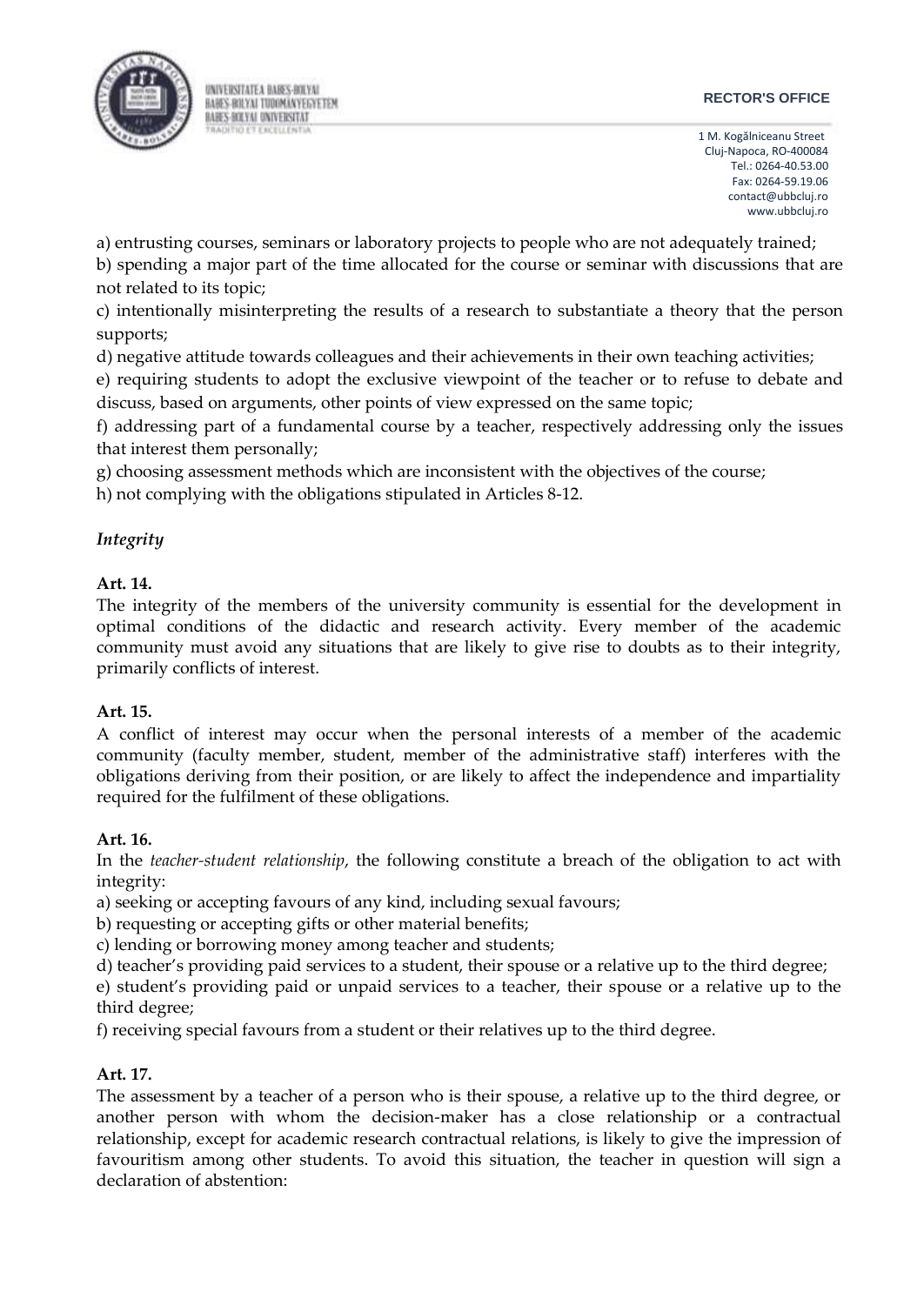

#### **RECTOR'S OFFICE**

1 M. Kogălniceanu Street Cluj-Napoca, RO-400084 Tel.: 0264-40.53.00 Fax: 0264-59.19.06 [contact@ubbcluj.ro](mailto:contact@ubbcluj.ro) [www.ubbcluj.ro](http://www.ubbcluj.ro/)

a) in the case where there are other teachers of the same speciality, the assessment of the student is carried out by another teacher, appointed by the head of department or dean, as the case may be; b) if the substitution is not possible, another teacher of the closest related speciality will be appointed to assist the course coordinator while assessing the student in question.

## **Art. 18.**

It is forbidden to include in any competition or assessment committee within the University a person in the situation described in Art. 17 with one of the candidates. To the extent that the incompatibility was not known at the time of the appointment of the committee, the teacher in question has the obligation to abstain and request their replacement from the committee.

# **Art. 19.**

It is forbidden to approve doctoral guidance by a doctoral supervisor to a doctoral student with whom they are in a relationship, as provided by Art. 17.

# **Art. 20.**

(1) In a higher education institution, the positions connected to an office of leadership, control, authority or institutional evaluation, are in incompatibility, under Art. 295 para. (4) of the National Education Law no. 1/2011 and may not be held simultaneously by spouses, relatives or any first degree next of kin up to and including the third degree, as follows:

a) the president of the university Senate with the rector, the vice-rectors, the chair of the Administrative Council for private confessional institutions and private higher education institutions, the director of the Council for doctoral studies, deans, vice-deans, chief administrative officer, administrative council members, heads of departments, heads of doctoral schools, heads of units of higher education institutions, heads of permanent or temporary structures directly subordinated to the president of the university Senate and, where applicable, heads of the lines of study in the languages of national minorities.

b) the rector with the vice-rectors, the chair of the administrative council for private and confessional higher education institutions, the director of the Council for doctoral studies, deans, vice-deans, chief administrative officer, Administrative Council members, heads of departments, heads of doctoral schools, heads of units of higher education institutions, and, where applicable, heads of the lines of study in the languages of national minorities.

c) vice-rector and director of the Council for doctoral studies with deans, vice-deans, the chair of the Administrative Council, for private and confessional higher education institutions, the chief administrative officer, Administrative Council members, heads of departments, heads of doctoral schools, heads of units subordinated to the vice-rector or director in question, and, where applicable, heads of the lines of study in the languages of national minorities subordinated to the vice-rector or director in question;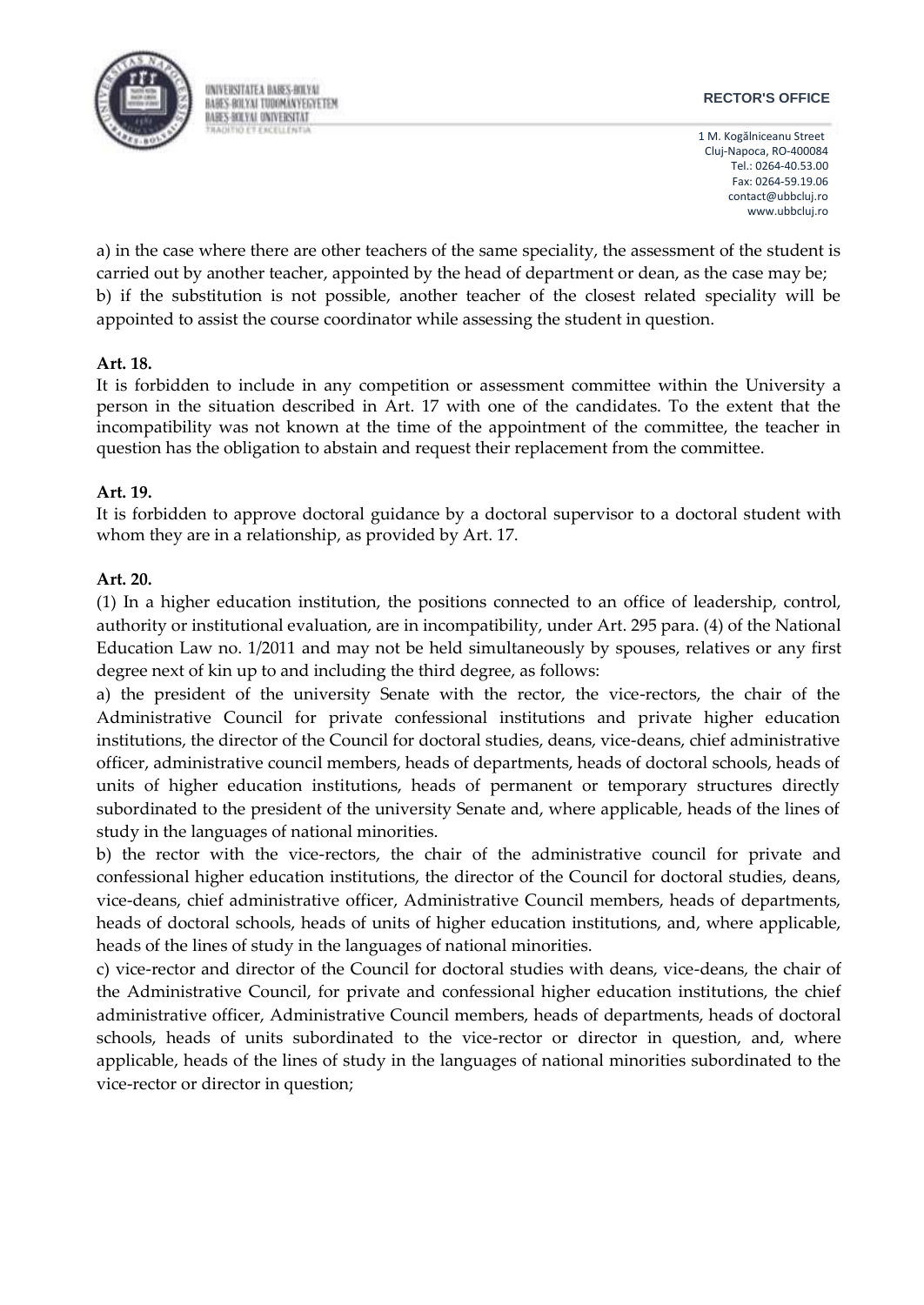#### **RECTOR'S OFFICE**

1 M. Kogălniceanu Street Cluj-Napoca, RO-400084 Tel.: 0264-40.53.00 Fax: 0264-59.19.06 [contact@ubbcluj.ro](mailto:contact@ubbcluj.ro) [www.ubbcluj.ro](http://www.ubbcluj.ro/)

d) members of the Administrative Council with deans, vice-deans, the chair of the administrative council, for private and confessional higher education institutions, the chief administrative officer, heads of departments, heads of doctoral schools, heads of units of higher education institution, and, where applicable, heads of the lines of study in the languages of national minorities;

e) chief administrative officer with the deans, vice-deans, chair of the Administrative Council for private and confessional higher education institutions, with heads of departments/ technical and administrative services and the subordinate staff;

f) vice-dean with the heads of departments of the respective faculty, doctoral school supervisors subordinate to the respective faculty, heads of units subordinate to the respective faculty and, where applicable, heads of the lines of study in the languages of national minorities of the respective faculty;

g) vice-dean with the heads of departments of the respective faculty, doctoral school supervisors subordinate to the respective faculty, heads of units subordinate to the respective faculty and, where applicable, heads of the lines of study in the languages of national minorities of the respective faculty;

h) head of department with the heads of subordinate units to the respective department and, where applicable, heads of the lines of study in the languages of national minorities of the respective department;

i) head of doctoral school with the heads of units subordinate to the respective doctoral school;

j) doctoral supervisors with the doctoral students they supervise.

(2) Any person is incompatible with the status of member in an evaluation, appeal, competition or promotion or progression committee for evaluating the professional and/or scientific activity of an employee of the higher education institution who is their spouse, relative and kin up to and including the third degree. Participating as a member in the following collective leadership structures does not generate incompatibilities under Art. 295 para. (4) of the National Education Law no. 1/2011:

a) University Senate;

- b) Faculty Council;
- c) Department Council;
- d) Council for doctoral studies;
- e) Doctoral school council.

(3) Within a department as defined by Art. 133 of the National Education Law no. 1/2011, an incompatibility arises in line with Art. 295 para. (4) of the Education Law no. 1/2011, and the following positions may not be held simultaneously by persons who are in relation to each other in a position of leadership, control, authority or direct institutional evaluation at any level, teaching positions of professor, associate professor, assistant professor/lecturer, teaching assistant who carries out teaching activities related to the same subjects or teaching units (course) in the curriculum of higher education studies or postgraduate programme, respectively courses, seminars/laboratory works associated with the subjects in the curriculum under the same department.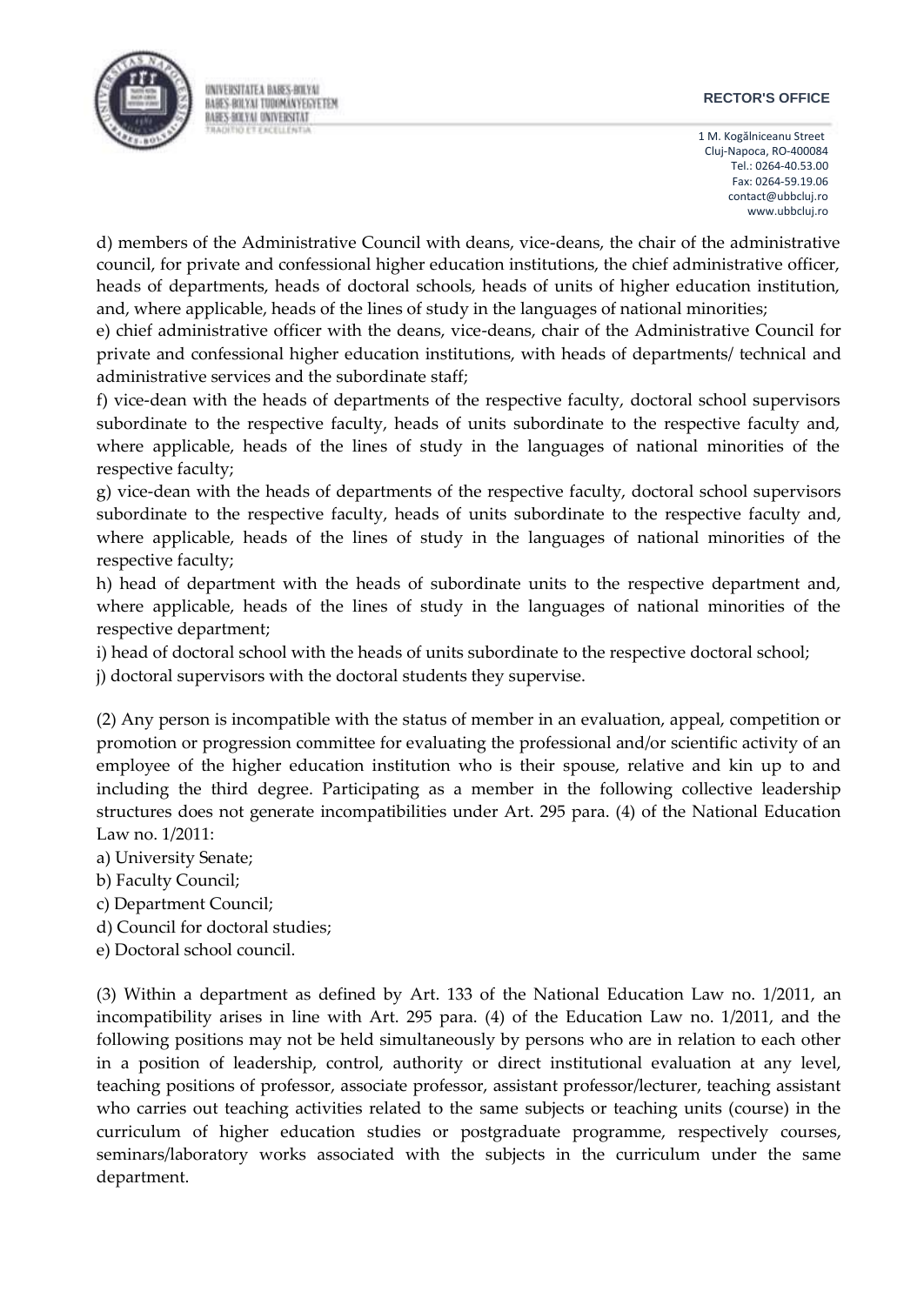

#### **RECTOR'S OFFICE**

1 M. Kogălniceanu Street Cluj-Napoca, RO-400084 Tel.: 0264-40.53.00 Fax: 0264-59.19.06 [contact@ubbcluj.ro](mailto:contact@ubbcluj.ro) [www.ubbcluj.ro](http://www.ubbcluj.ro/)

## **Art. 21.**

In *scientific research*, integrity involves the following:

a) accepting and mentioning, as authors of a certain work, only the persons who factually participated in its achievement.

b) in research, the avoidance of plagiarism of any kind and the observance of intellectual property rights, including those deriving from the common ownership of data where research is carried out in collaboration with a supervisor or other researchers. The validation of new discoveries based on previous research/experiments is acceptable provided the data is confirmed and explicitly cited.

c) acknowledging the source of an idea, an expression, a result of a previous research, regardless of whether they were published or not. This rule also applies to data taken from papers of any kind by students or doctoral students and subsequently used by a teacher in their own research;

d) explicitly acknowledging the contribution of any person who has actually participated in a research activity. Where the contribution consisted in a supervisory or advisory activity only, a formal acknowledgement of the contribution is not required. In these cases, however, it is recommended to include a message of appreciation;

e) the university will ensure that all categories of researchers will be able to enjoy the benefits of exploiting (if case be) the results of their research and development activity, in accordance with legal provisions, in particular through the effective protection of intellectual property rights;

f) compliance with the purpose and the provisions for use of funds allocated to a research project. The funding that financed the research will be mentioned in the publications in which the research results are published;

g) compliance with the principles of sound, transparent and efficient financial management and cooperation with audit bodies authorized to review the activity, regardless of whether they have been requested by employers/sponsors or by ethics commissions;

h) compliance with the norms of ethics regarding the research carried out on human subjects or through experiments carried out with animals and of any other elements pertaining to the research ethics;

i) scientific procedures should be restricted to those areas that benefit and respect the biological and ecological ethics.

## **Art. 22.**

The major ethical violations in conducting research are:

a) plagiarism;

b) failing to acknowledge, either by mentioning as author of a work, or by indicating the source, the contribution of third parties to the elaboration of a work;

c) compelling the authors of a work to mention as authors persons that did not participate in producing the respective work;

d) acknowledging as authors a person who did not contribute significantly to the elaboration of a work;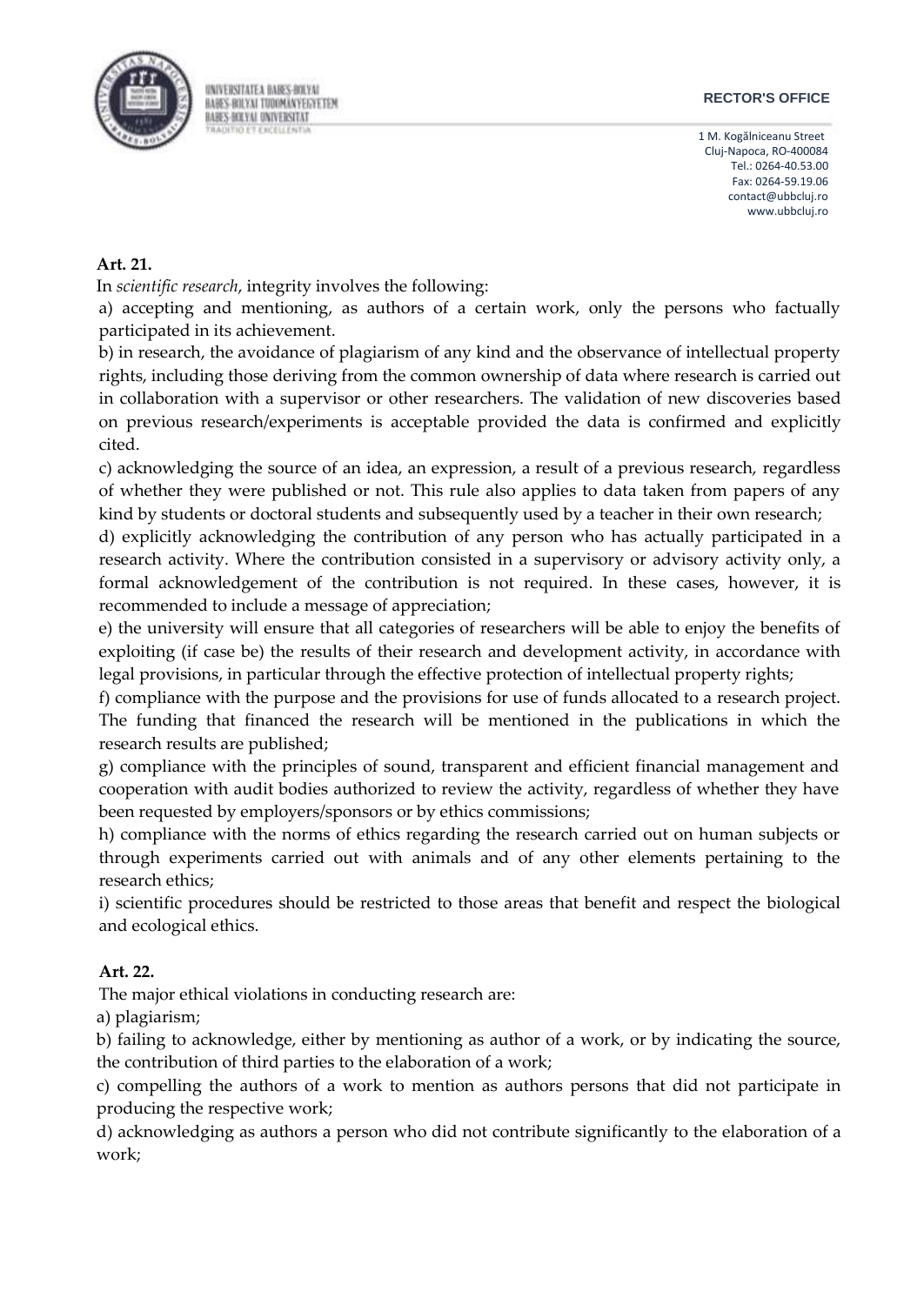

#### **RECTOR'S OFFICE**

1 M. Kogălniceanu Street Cluj-Napoca, RO-400084 Tel.: 0264-40.53.00 Fax: 0264-59.19.06 [contact@ubbcluj.ro](mailto:contact@ubbcluj.ro) [www.ubbcluj.ro](http://www.ubbcluj.ro/)

e) guiding the research activity of undergraduate students, master's students, doctoral students in order for the supervisor to obtain personal advantage;

f) fabricating results, replacing results with fictitious data;

g) non-compliance with the conditions of confidentiality;

h) violation of the rules set out in the previous articles.

# **Art. 23.**

In the *administrative activity*, integrity involves:

a) proper conduct of all processes of selection, election or appointment of personnel to administrative offices. It is forbidden to receive, accept, request, give or offer money, goods or any other benefits or favours in exchange for any support to hold an administrative position.

b) fulfilling in good faith and for the benefit of the University any administrative responsibility. Using an administrative position for personal gain of any nature constitutes a breach of the obligation for integrity.

c) when an administrative responsibility is handed over, the former holder of the position will offer the new holder of the position all the instruments, information and items up to date that are required for immediately taking over the responsibility in question.

d) providing accurate information to the University leadership and to all structures entitled to request it.

e) if, for any reason, a person is no longer able to properly fulfil their administrative duties, they must bring the matter to the attention of their superiors.

## **Art. 24.**

Apart from the situations mentioned in the previous articles, a conflict of interest arises when:

a) a person decides to award a prize or a distinction in favour of a person who is their spouse, relative up to the third degree or with whom the decision-maker has a close relationship or a contractual relationship except for the academic research contractual relations;

b) a position opening to be filled by a person in a relationship as provided by letter a) with the head of department or subdivision where the position was approved or with a person within it who can decisively influence the outcome of the competition;

c) a person holding several positions within the University, and the interests pertaining to each position do not converge;

d) a person from the University employing or participating in the contractual employment of the unit they lead in favour of a company belonging in whole or in part to a person with whom they are in a relationship with, as provided by letter a);

e) a student is employed or included in an internship programme at a company or other organisation belonging to the examining teacher or another person as provided by letter a), or where the person holds an executive management position.

## **Art. 25.**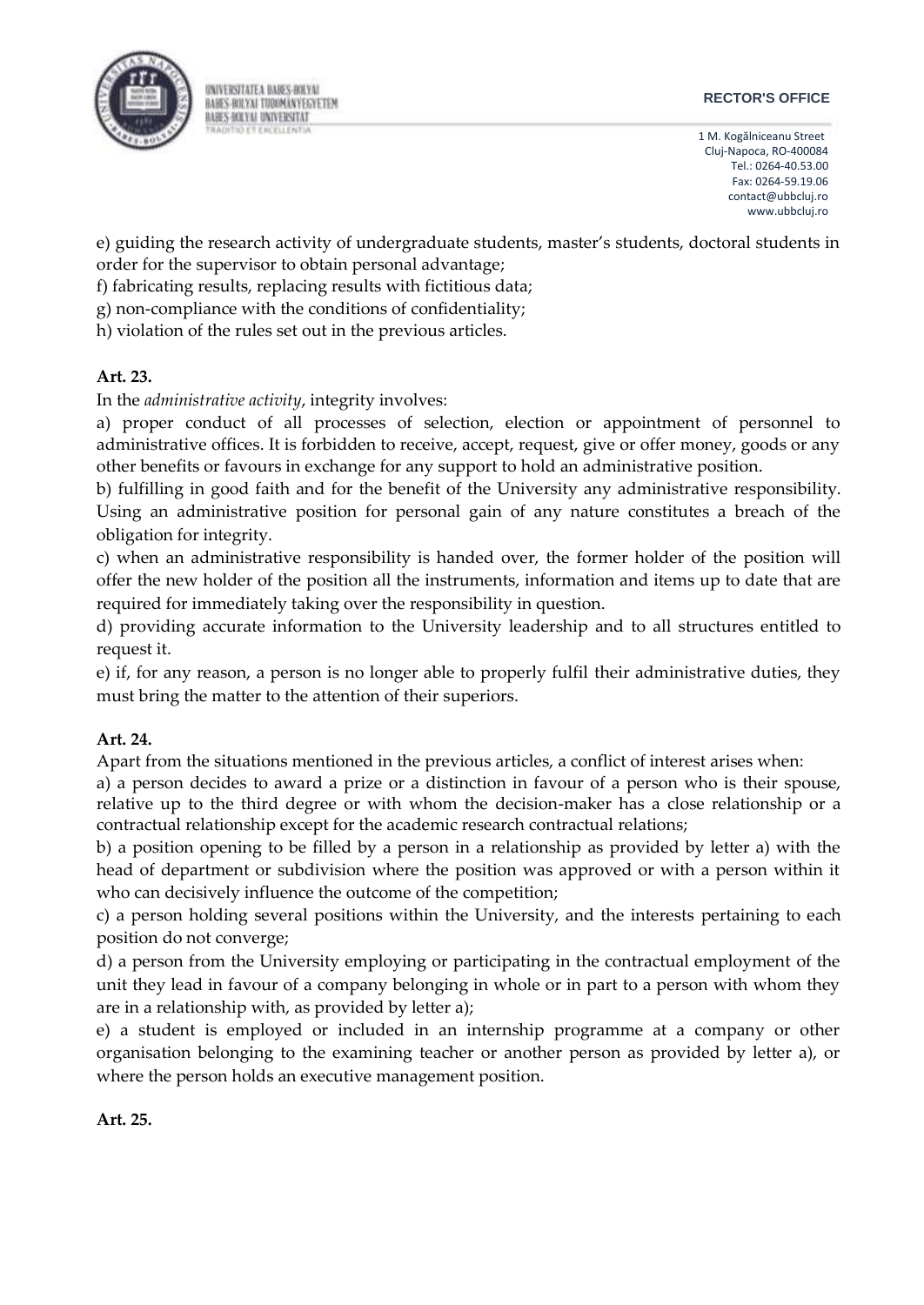

#### **RECTOR'S OFFICE**

1 M. Kogălniceanu Street Cluj-Napoca, RO-400084 Tel.: 0264-40.53.00 Fax: 0264-59.19.06 [contact@ubbcluj.ro](mailto:contact@ubbcluj.ro) [www.ubbcluj.ro](http://www.ubbcluj.ro/)

In any event of conflict of interest, the person involved has the obligation to inform, preferably in writing, their superior about the existence of the conflict of interest and to refrain from involvement in any decision-making in which they would have or could create the appearance of a personal interest.

# *Intellectual honesty*

## **Art. 26.**

In addition to integrity, honesty and fairness, Babeş-Bolyai University firmly promotes intellectual honesty characterized by an unbiased attitude of respect for intellectual property rights and copyright, along with proper assessment of teachers, students and every other employee.

## **Art. 27.**

Respect for intellectual property and respect for copyright is a professional obligation, therefore any violation constitutes a serious ethical breach and will be punished.

## **Art. 28.**

The following are considered intellectual or copyright infringements: the complete or partial transcription of excerpts or entire parts, regardless of length, of intellectual contributions, without quotation marks and without attribution thereof by specifying relevant information such as that pertaining to the author, work or other elements of identification and attribution, etc. Plagiarism by avoiding proper attribution is a serious violation of the university ethics. The ethics commission may consult with national or foreign specialists in the specialized field or in the related fields of the respective work.

## **Art. 29.**

From an ethical point of view, intellectual property and copyright are infringed and the culprit of these violations becomes morally culpable when the following are involved:

a) copying texts or excerpts, regardless of their number and length, from works belonging to other authors without providing any attribution thereof;

b) copying ideas, argumentation, data, results without giving credit to the original author;

c) appropriating the work of other authors and passing it off as their own work, without explicit mention of the sources of these contributions, without specifying that the authorship of those contributions does not belong to them.

## **Art. 30.**

Even if an author makes an important personal, original contribution to a particular work or paper, if it contains plagiarized elements that do not comply with the principle of authorship, the author is in violation of the ethical norms of intellectual property.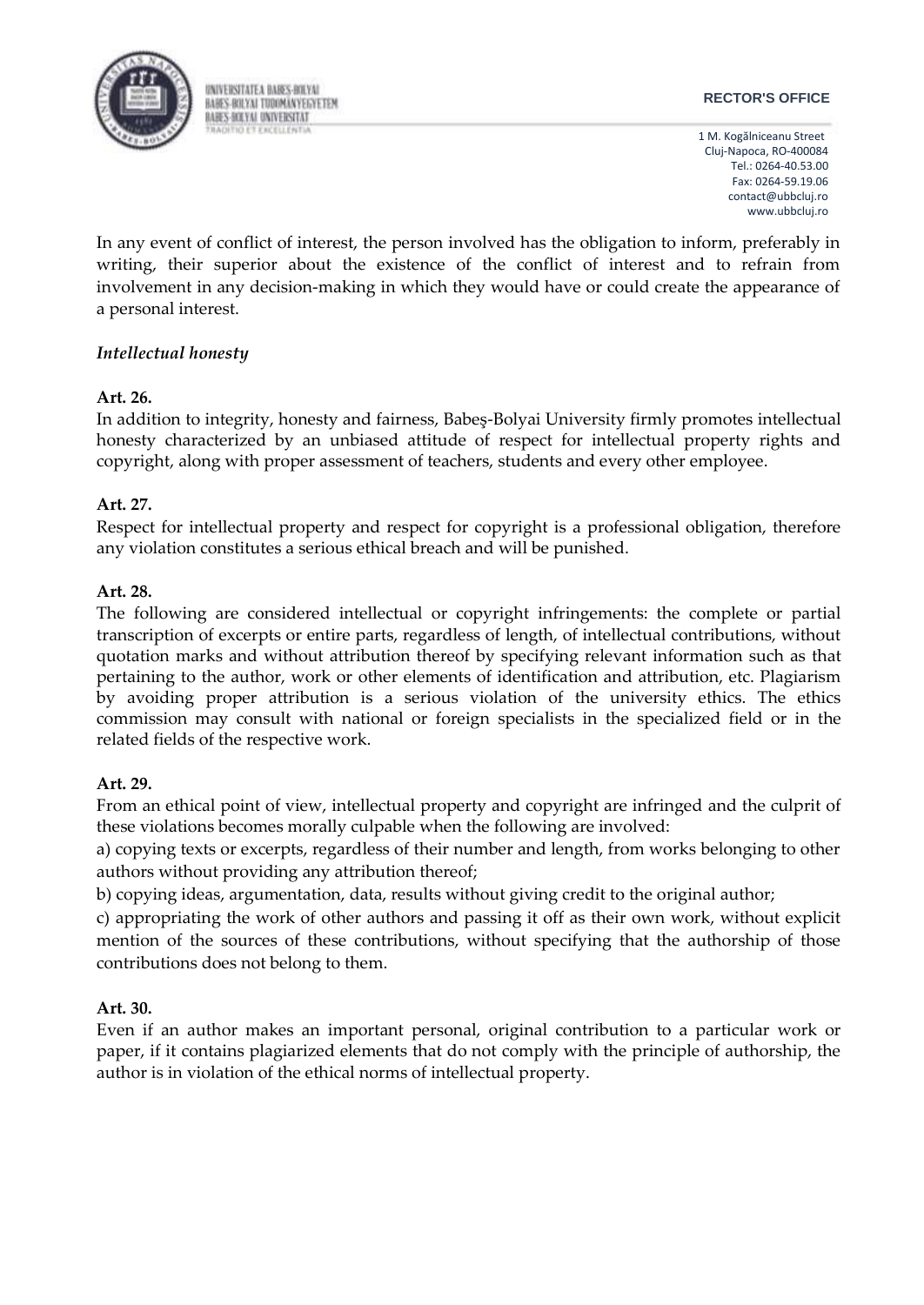

#### **RECTOR'S OFFICE**

1 M. Kogălniceanu Street Cluj-Napoca, RO-400084 Tel.: 0264-40.53.00 Fax: 0264-59.19.06 [contact@ubbcluj.ro](mailto:contact@ubbcluj.ro) [www.ubbcluj.ro](http://www.ubbcluj.ro/)

## **Art. 31.**

If a case of fraud or plagiarism is detected in writing term papers, papers or projects, the examiner or teachers and researchers responsible of coordinating student activity will immediately take the necessary measures as provided in the internal regulations of the respective faculty.

# *Collegiality*

## **Art. 32.**

The activity in the university community implies the collaboration between its members in a spirit of collegiality and mutual respect. Collegiality implies the following:

a) each member of the university community is expected to behave with respect and courtesy at all times. Violation of this obligation by a person does not in any way confer the right on the injured party to adopt a similar conduct;

b) providing assistance to members of the university community, colleague substitution, providing support in teaching and administrative activity, cooperation in good faith in projects involving several people; members of the university community will not be unlawful or abuse their position when substituting a colleague; not required on an ongoing basis, only occasionally/exceptionally, under substantiated circumstances;

c) open and respectful exchange of views between members of the university community with different ethnic, cultural, religious and linguistic backgrounds on the basis of mutual understanding and respect;

d) empathy, respect and support for people with special needs;

e) the obligation of confidentiality regarding all data and information provided in private by a member of the university community to another member. The obligation of confidentiality relating to student academic records operates within the limits established by the decision of the Senate, under the Law concerning the personal data protection.

## **Art. 33.**

Breaches of the principle of collegiality include the following actions:

a) gender, ethnic, or any other form of discrimination or harassment, use of physical or mental violence, offensive language or abuse of authority against a member of the university community,

regardless of their position within the University (student, teacher or researcher, member of the University leadership, member of the administrative staff);

b) encouraging or tolerating such behaviour as described herein by the leadership of the faculties, departments or administrative compartments;

c) unfairly discrediting the ideas, hypotheses or research results of a colleague, without taking into account the requirements of the academic debate and the principles of critical thinking;

d) making inconsiderate comments in front of the students regarding the professional training of a colleague;

e) making inconsiderate comments in front of the students regarding the moral conduct or aspects relating to a colleague's private life;

f) advising students not to attend a colleague's course;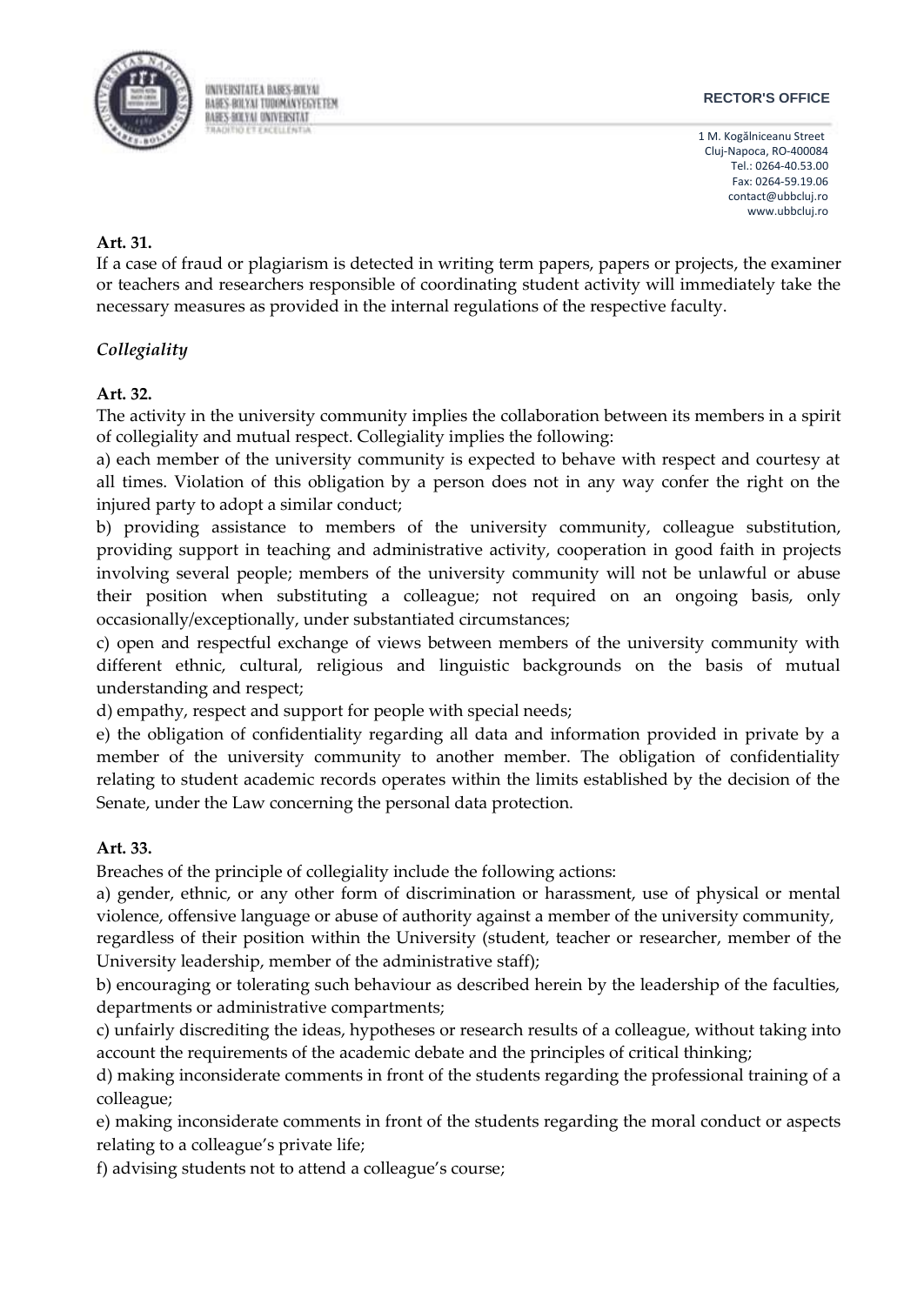

#### **RECTOR'S OFFICE**

1 M. Kogălniceanu Street Cluj-Napoca, RO-400084 Tel.: 0264-40.53.00 Fax: 0264-59.19.06 [contact@ubbcluj.ro](mailto:contact@ubbcluj.ro) [www.ubbcluj.ro](http://www.ubbcluj.ro/)

g) repeated complaints or allegations against a colleague which are unfounded;

h) using and disclosing the information provided confidentially by another colleague (personal data, lived experiences, etc.) in the didactic or research activity;

i) non-compliance with the confidentiality pertaining to a student's academic records, social, or medical situation.

# **Art. 34.**

In what regards the examination of students, collegiality requires prior and detailed information regarding the course objectives and requirements, evaluation methods and periods, according to the UBB student status.

# *Loyalty*

# **Art. 35.**

Loyalty to the University implies the obligation of each member of the university community to act in the interest of the University to support its objectives, strategies and policies, in order to achieve its mission and enhance its competitiveness.

# **Art. 36.**

Babeş-Bolyai University highly appreciates the commitment and loyalty shown by people who pursue their academic careers in its service, without discouraging their participation in public life or engaging in activities other than those implied by being a member of the university community.

# **Art. 37.**

Breaches of the obligation of loyalty include the following actions:

a) carrying out activities resulting in patrimonial or non-patrimonial loss of rights legally obtained by the University;

b) performing teaching or research activities in other universities or institutions that compete with those organised by the University;

c) advising students to drop out of University in favour of another educational institution;

d) engaging outside the University in activities that significantly affect the time required by the teaching and research duties at the University of the respective person;

e) engaging in activities meant to discredit the University or to affect its image and prestige.

# *Justice, fairness, non-discrimination, and equal opportunities*

# **Art. 38.**

Justice and fairness are values that our University promotes among its members and in relation to them by firmly rejecting any form of discrimination or exploitation, regardless of whether they are directly expressed or manifest in subtle forms.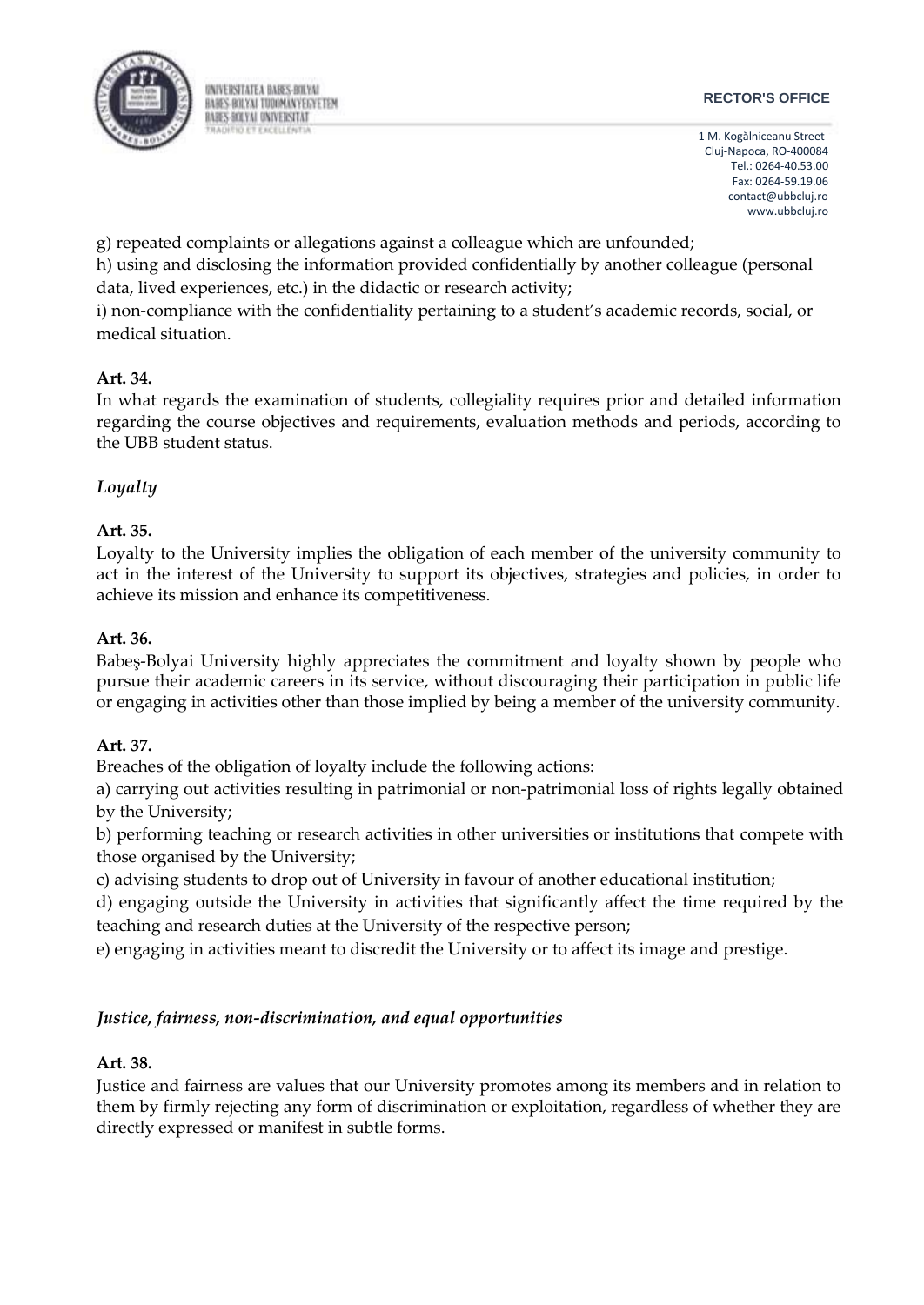

#### **RECTOR'S OFFICE**

1 M. Kogălniceanu Street Cluj-Napoca, RO-400084 Tel.: 0264-40.53.00 Fax: 0264-59.19.06 [contact@ubbcluj.ro](mailto:contact@ubbcluj.ro) [www.ubbcluj.ro](http://www.ubbcluj.ro/)

#### **Art. 39.**

The following are violations of the obligations of justice and fairness: discrimination or unequal treatment of members of the university community based explicitly or implicitly on extraprofessional criteria such as race, gender, ethnicity, religion, minority groups affiliation, political beliefs, personal orientations and preferences, etc. These are serious violations of the equal opportunities rights. At the same time, these extra-professional criteria cannot be used in the university community to cause reverse discrimination.

#### **Art. 40.**

The University promotes policies of equal opportunities for all personnel, both in the selection process and in all stages of the career without, however, taking precedence over quality and competence criteria.

# *Responsibility*

#### **Art. 41.**

(1) The responsibility for complying with the provisions of this Code rests with each member of the university community.

(2) Membership of the university community requires each member to take responsibility for their actions or oversight.

(3) Violation of the provisions of this Code will result in disciplinary liability as stipulated by Law no. l/2011, Labour Code and internal regulations of the University.

(4) Researchers are accountable to their employers, sponsors or other public or private institutions involved in carrying out, supporting or monitoring the research activity.

(5) Researchers also have a moral responsibility to society for respecting ethical principles and for the efficient use of public funding where appropriate.

## **III. Procedural rules**

## **Art. 42.**

Initiating and maintaining oversight of the provisions of this Code is the responsibility of the UBB Ethics Commission.

## **Art. 43.**

The UBB Ethics Committee is an independent structure from the Senate and the Rector's office and operates under the National Education Law no. 1/2011, as further amended and supplemented and Law No. 206/2004 on the ethical conduct in scientific research, technological development and innovation, as amended and supplemented.

#### **Art. 44.**

(1) The university Ethics Committee has the following responsibilities:

a) reviews and resolves allegations regarding violations of academic integrity, following complaints or by ex officio investigation, under the UBB Code of Ethics and Professional Conduct;